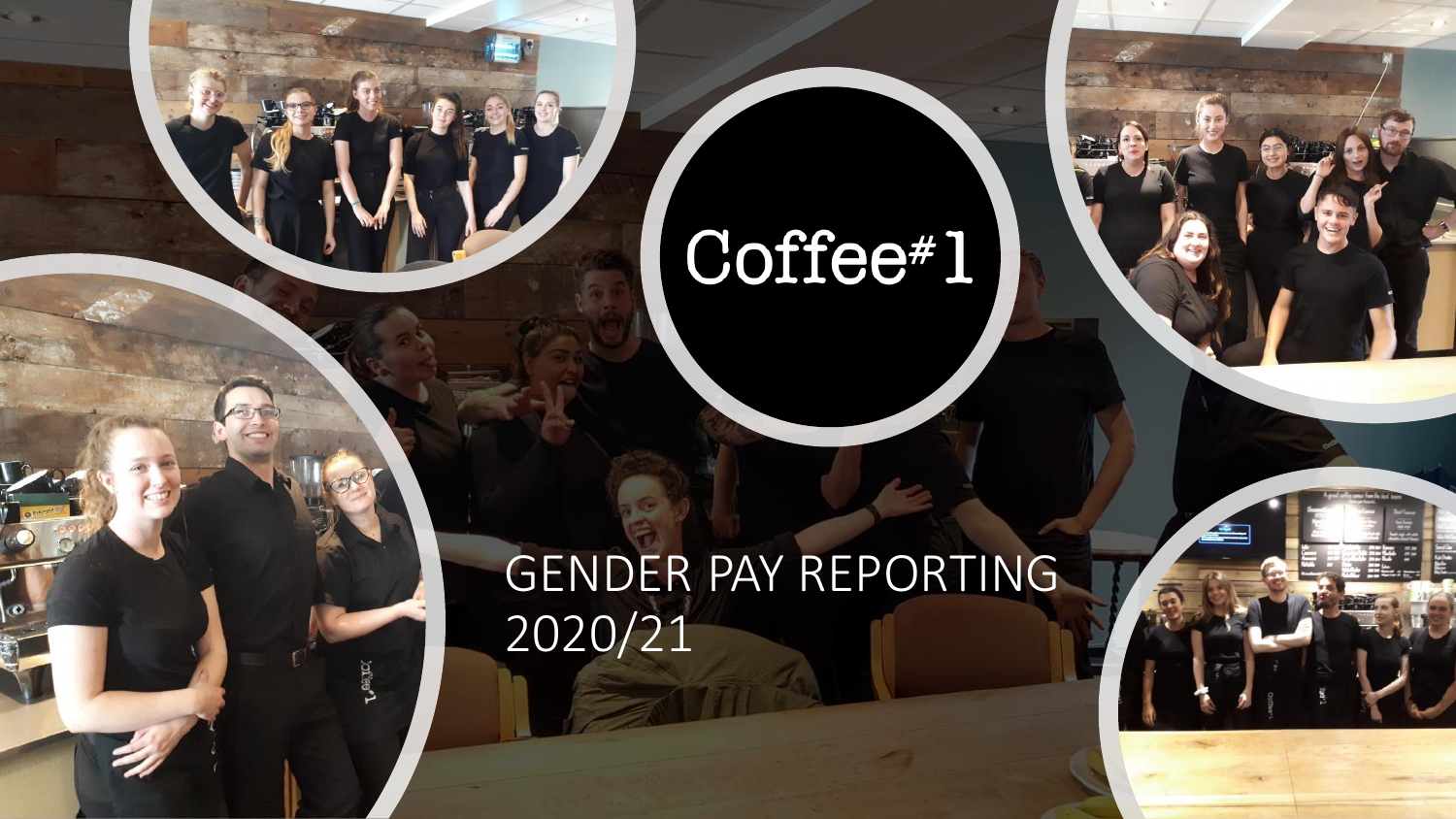

## GENDER PAY GAP 2020/21

Coffee#1 is an inclusive business that is welcoming of the the diverse perspectives that different nationalities, sexualities, cultures and genders provide.

We are required to report on gender pay rates based on a snapshot of data taken from 5<sup>th</sup> April 2020. We were required to exclude full pay relevant employees from some of the calculations, which included those on furlough. On 22nd April 2022 (the snapshot date), more than 98% of our people were on furlough, consequently the pay gap data relates only to a small number of employees. The bonus pay gap data includes all relevant employees, including those on furlough and relates to bonuses paid in the 12 months prior to the snapshot date.

We recognise that there is still work for us to do to address inequality in our business and are committed to addressing this.

I am confident that the data and information reported are accurate as of the snapshot date of 5 April 2020 and have been calculated according to the requirements of The Equality Act 2010 (Gender Pay Information) Regulations 2017.

Bruce Newman **Managing Director, Coffee#1**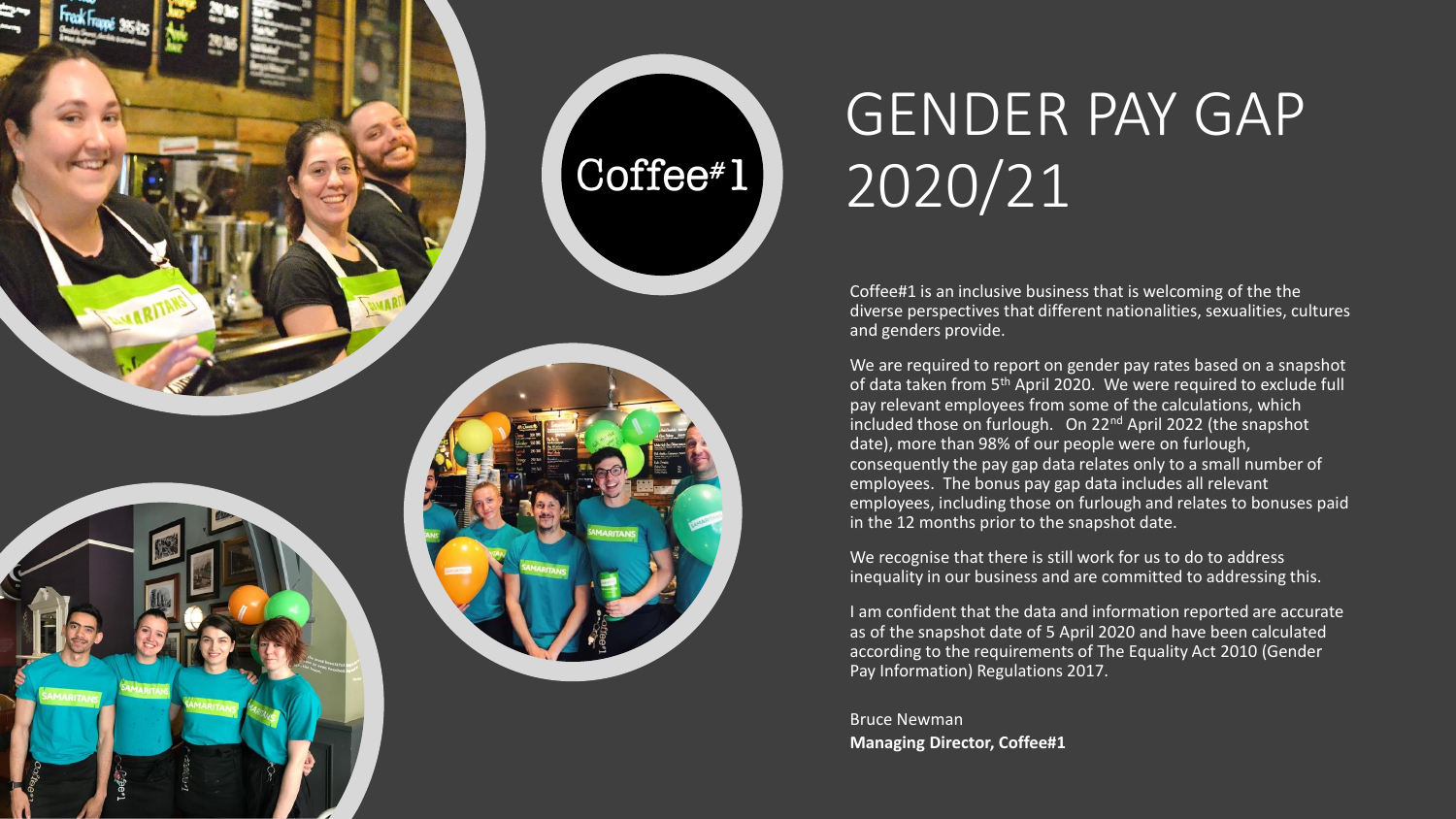## WHAT IS THE GENDER PAY GAP?

The gender pay gap is the difference in average pay between men and woman across an organisation, regardless of their role.

This is different from 'equal pay', which means men and women who carry out the same or similar jobs must be paid the same.

We are legally obliged to report on 6 metrics:

- Median gender pay gap.
- Mean gender pay gap.
- Median bonus gap.
- Mean bonus gap.
- Percentage of male and female employees who received bonus pay.
- Percentage of employees in each pay quartile.

We must also publish this on a publicly accessible website for three years.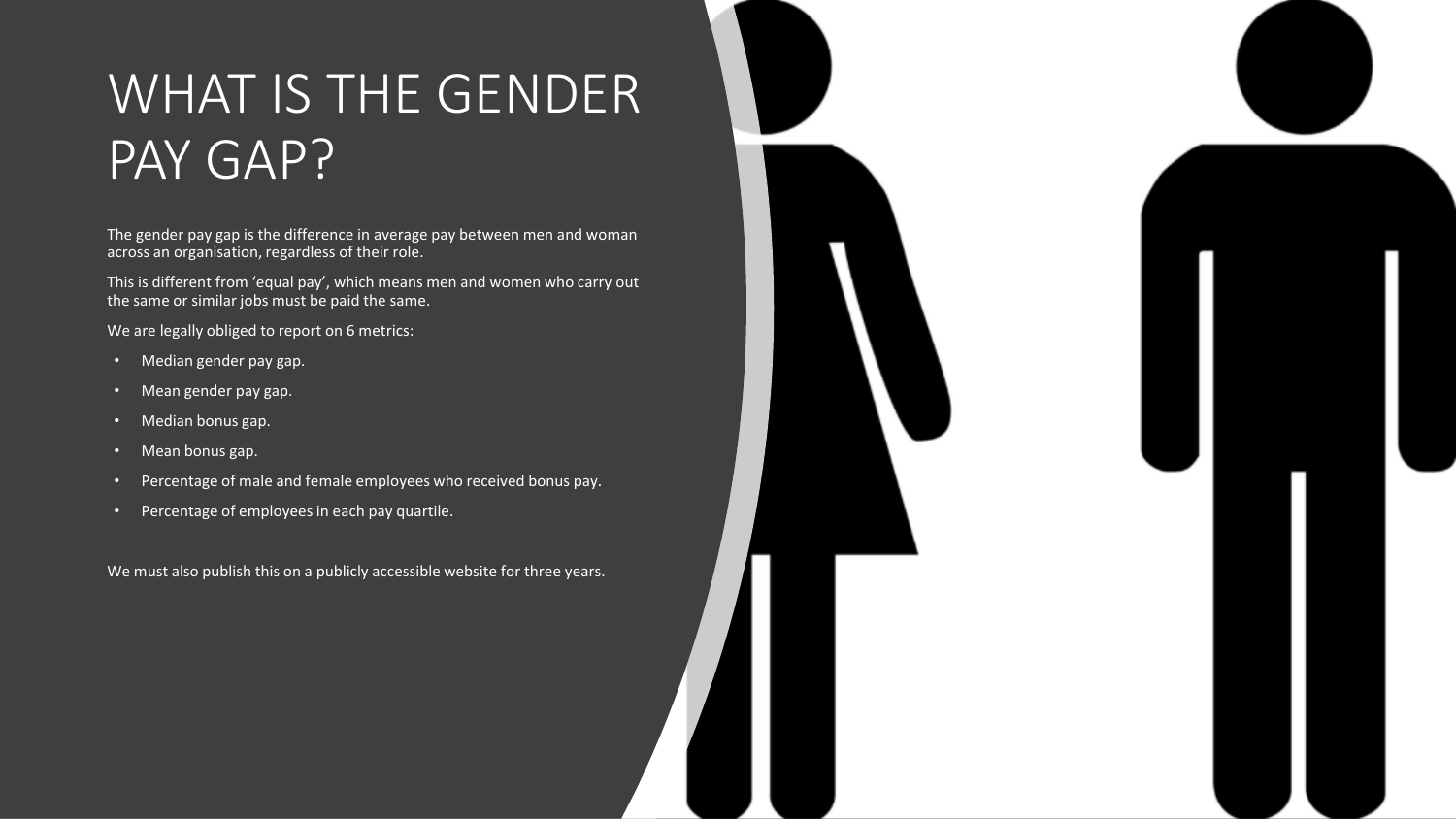## OUR RESULTS

| Gender pay gap mean pay rate (%)      | 0.1  | 5.0     | 8.8  | 23.3 |
|---------------------------------------|------|---------|------|------|
| Gender pay gap median pay rate<br>(%) | 0.0  | 0.0     | 4.9  | 22.5 |
| Gender pay gap mean bonus (%)         | 12.8 | $-24.0$ | 53.0 | 19.1 |
| Gender pay gap median bonus (%)       | 37.5 | $-31.0$ | 33.3 | 13.1 |
| Male receiving bonus (%)              | 14.5 | 10.0    | 27.2 | 19.6 |
| Female receiving bonus (%)            | 16.9 | 12.0    | 21.9 | 13.2 |

**2017(%) 2018(%) 2019(%) 2020(%)**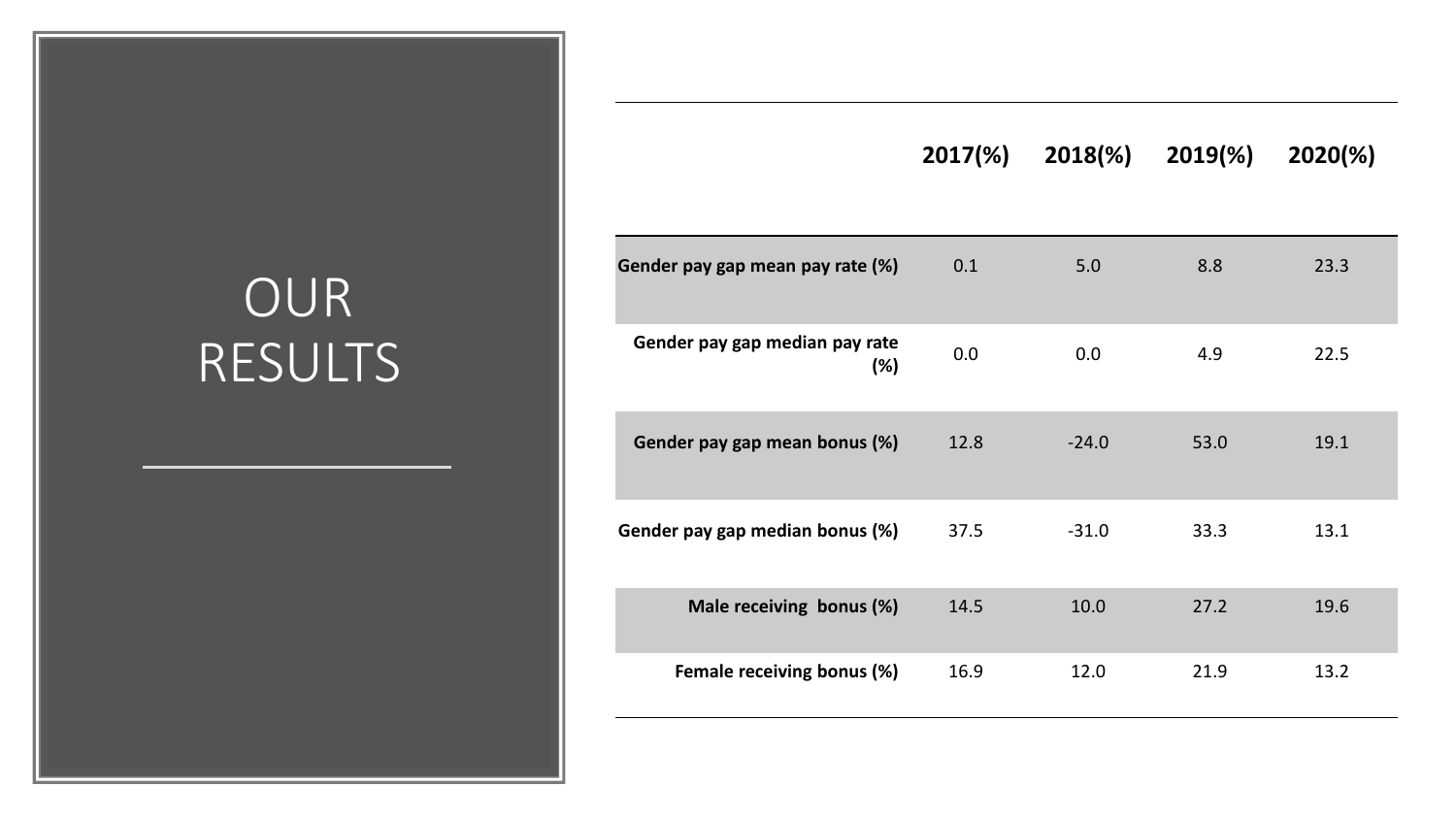#### MEAN GENDER PAY GAP

Mean gender pay gap - the difference between a company's total wage spendper-woman and its total spend-per-man.



|                                                      | $2017(\%)$ | 2018(%) | $2019(\%)$   | $ 2020(\%)$ | <b>2018 and</b><br>2017 | 2019 and<br>2018 | <b>Change from Change from Change from</b><br><b>2020 and</b><br>2019. |
|------------------------------------------------------|------------|---------|--------------|-------------|-------------------------|------------------|------------------------------------------------------------------------|
| Number of Employees<br>Jer pay gap mean pay rate (%) |            |         | <b>STATE</b> | 23.3        | <b>START</b>            |                  | $+14.5$                                                                |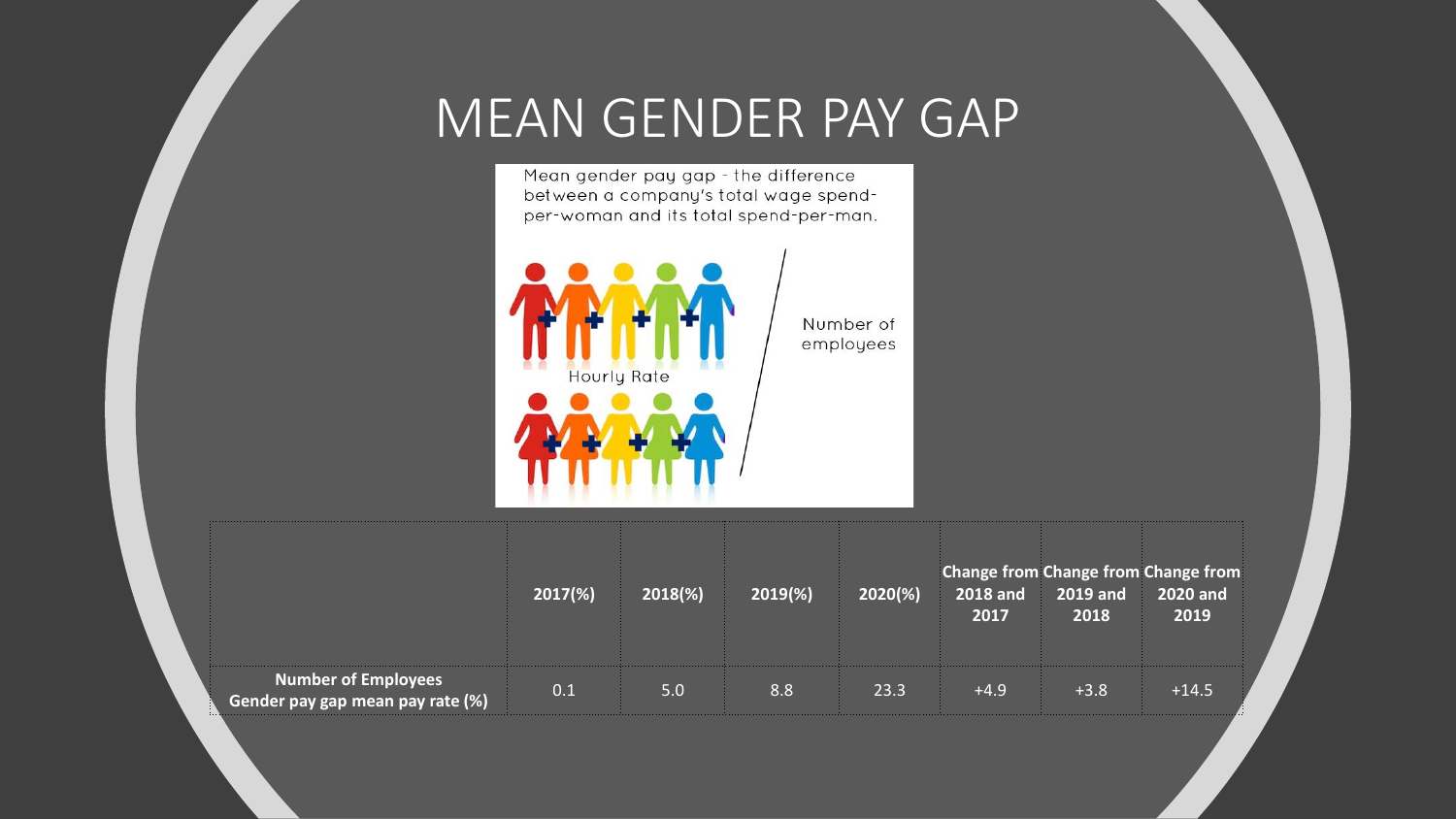#### MEDIAN GENDER PAY GAP

Median gender pay gap - the difference in pay between the middle-ranking woman and the middle-ranking man.

> Median Highest Lowest

|                                | 2017(%)              | 2018(%)                                              | $ 2019(\%) $   | $2020(\%)$                                  | 2017 | $2019$ and<br>2018 | <b>Change from Change from Change from</b><br><b>2020 and</b><br>2019<br><b>SALE</b> |
|--------------------------------|----------------------|------------------------------------------------------|----------------|---------------------------------------------|------|--------------------|--------------------------------------------------------------------------------------|
| Gender pay gap median rate (%) | 0.0<br><b>Carlos</b> | 0.0<br><b>College</b><br><b><i><u>Part 1</u></i></b> | <b>Service</b> | . .<br>22.5<br><b>STATE</b><br><b>STATE</b> |      |                    | $+17.7$                                                                              |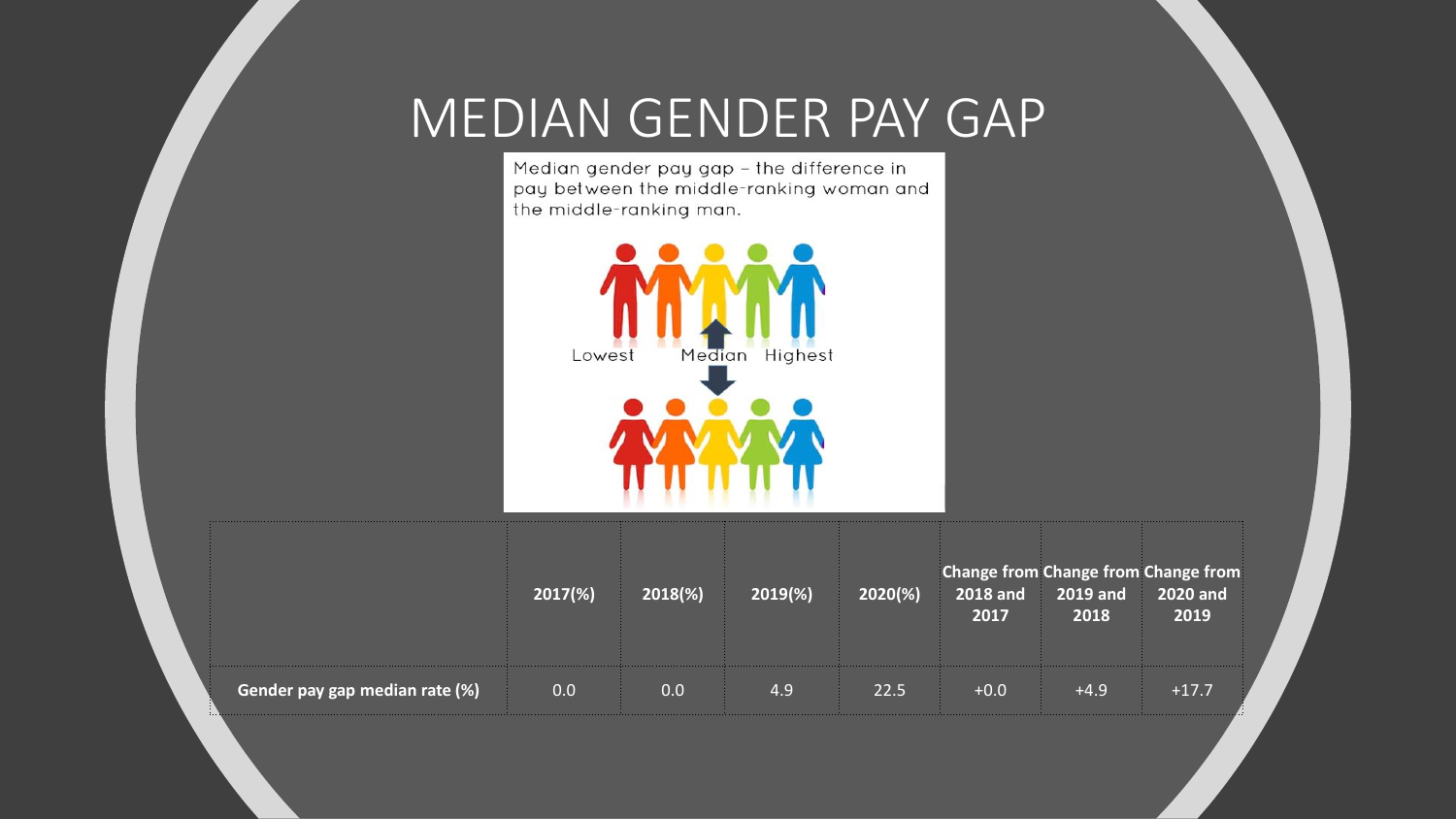#### MEAN GENDER BONUS PAY GAP



|                               | $2017(\%)$ | 2018(%) | $2019(\%)$ | $2020(\%)$ | <b>2018 and</b><br>2017 | <b>2019 and</b><br>2018 | <b>Change from Change from Change from</b><br>2020 and<br>2019 |
|-------------------------------|------------|---------|------------|------------|-------------------------|-------------------------|----------------------------------------------------------------|
| Gender pay gap mean bonus (%) | 12.8       | $-24.0$ | 53.0       | 19.1       |                         | $+77.0$                 |                                                                |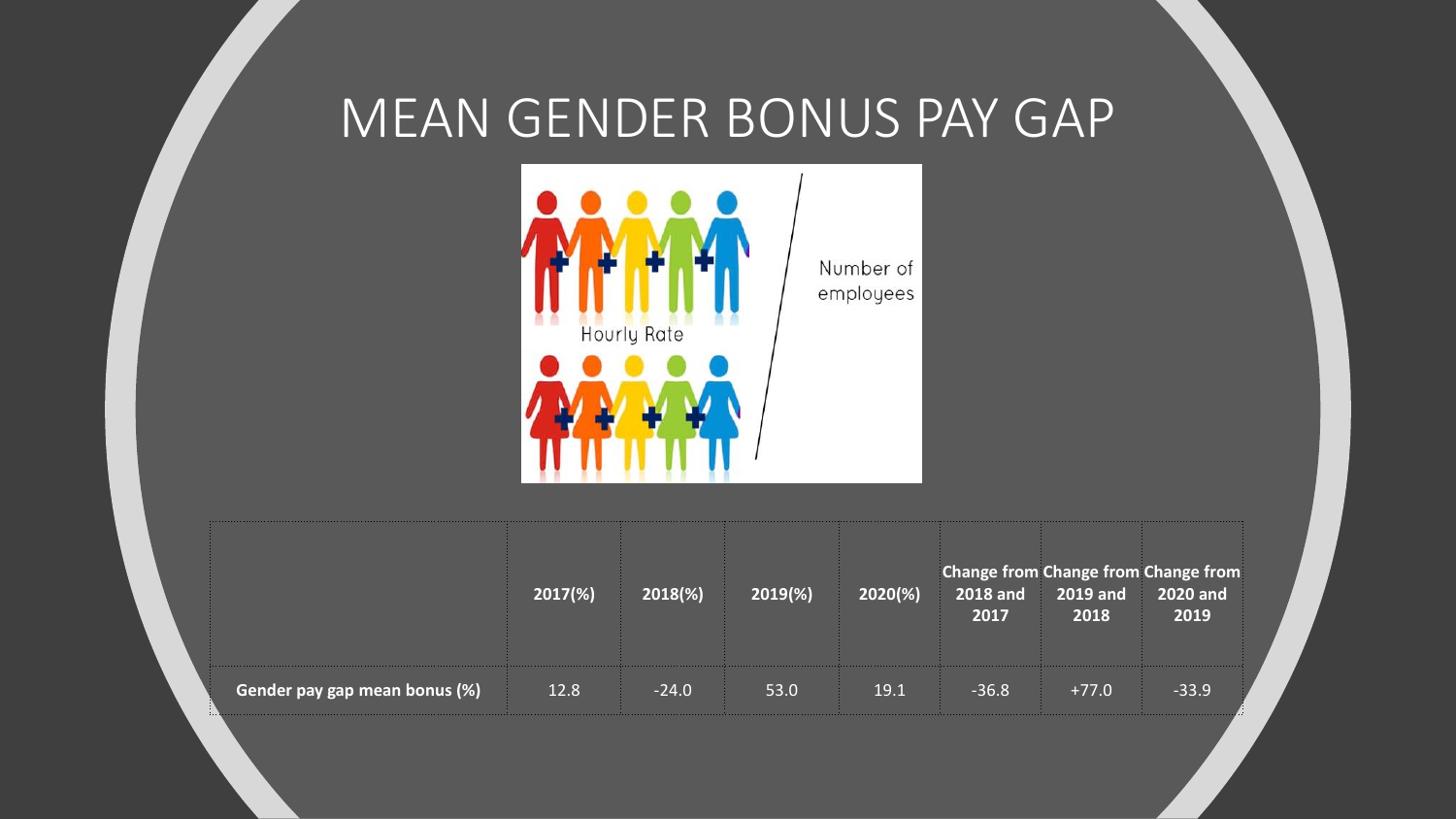#### MEDIAN GENDER BONUS PAY GAP

![](_page_7_Picture_1.jpeg)

|                                 | $2017(\%)$ | 2018(%) | 2019(%) | 2020(%) | <b>2018 and</b><br>2017 | <b>2019 and</b><br>2018 | <b>Change from Change from Change from</b><br>2020 and<br>2019 |
|---------------------------------|------------|---------|---------|---------|-------------------------|-------------------------|----------------------------------------------------------------|
| Gender pay gap median bonus (%) | 37.5       | $-31.0$ | 33.3    | 13.1    |                         | +64.3                   | $-20.27$                                                       |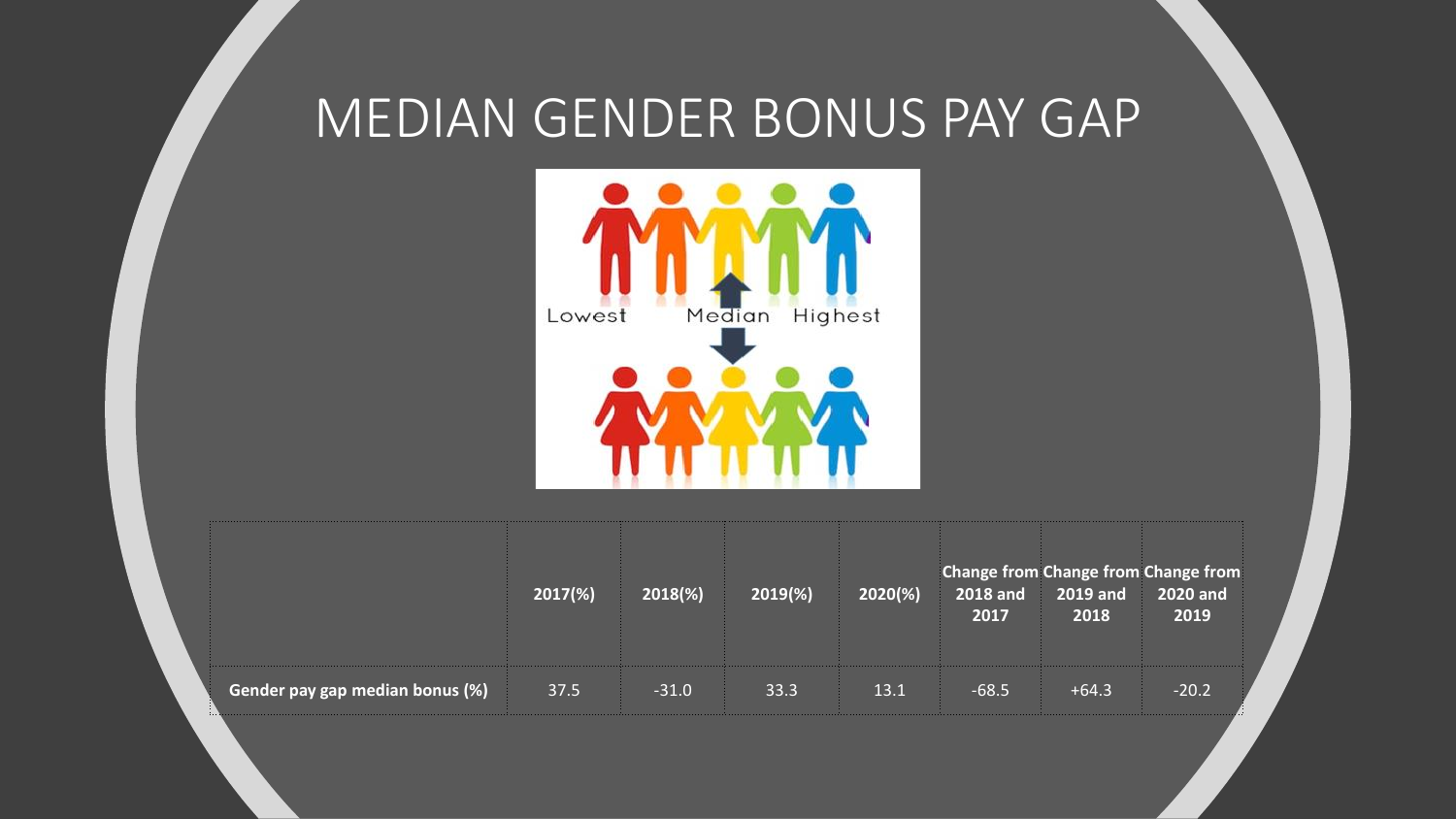## EMPLOYEES **BY** QUARTILE

| <b>Band A is the</b><br>lowest.<br><b>Band D is the</b><br>highest | 2017(%) | 2017(n)        | 2018(%) | 2018(n)                 | 2019(%) | 2019(n)        | 2020(%) | 2020(n)        | Change<br>LY (%) | Change<br>from TY and from TY and<br>LY(n) | Gender<br>weighting<br>within<br>bands | Gender<br>balance<br>favours<br>GPG in<br>favour of |
|--------------------------------------------------------------------|---------|----------------|---------|-------------------------|---------|----------------|---------|----------------|------------------|--------------------------------------------|----------------------------------------|-----------------------------------------------------|
| Males in pay<br>quartile band<br>A                                 | 36.4    | $\overline{2}$ | 36.0    | $\overline{2}$          | 17.7    | $\mathbf{1}$   | 20.0    | $\mathbf{1}$   | $+2.3$           | $+0$                                       | 11.1                                   |                                                     |
| Females in pay<br>quartile band<br>A                               | 63.6    | 3              | 64.0    | 3                       | 82.3    | $\overline{4}$ | 80.0    | $\overline{4}$ | $-2.3$           | $-0$                                       | 30.8                                   | <b>Males</b>                                        |
| Males in pay<br>quartile band<br>B                                 | 21.7    | $\mathbf{1}$   | 32.0    | $\overline{2}$          | 33.5    | $\overline{2}$ | 50.0    | 3              | $+16.5$          | $+1$                                       | 33.3                                   |                                                     |
| Females in pay<br>quartile band<br>B                               | 78.3    | 5              | 68.0    | $\overline{\mathbf{4}}$ | 66.5    | $\overline{4}$ | 50.0    | 3              | $-16.5$          | $-1$                                       | 23.1                                   | Females                                             |
| Males in pay<br>quartile band<br>C                                 | 25.6    | $\mathbf{1}$   | 28.0    | $1\,$                   | 37.1    | $\overline{2}$ | 40.0    | $\overline{2}$ | $+2.9$           | $+0$                                       | 22.2                                   | Females                                             |
| Females in pay<br>quartile band<br>$\mathsf{C}$                    | 74.4    | $\overline{4}$ | 72.0    | $\overline{4}$          | 62.9    | $\overline{3}$ | 60.0    | 3              | $-2.9$           | $-0$                                       | 23.1                                   |                                                     |
| Males in pay<br>quartile band<br>D                                 | 33.0    | $\overline{2}$ | 34.0    | $\overline{2}$          | 30.1    | $\overline{2}$ | 50.0    | 3              | $+19.9$          | $+1$                                       | 33.3                                   | Males                                               |
| Females in pay<br>quartile band<br>D                               | 67.0    | $\overline{4}$ | 66.0    | $\overline{\mathbf{r}}$ | 69.9    | $\overline{4}$ | 50.0    | 3              | $-19.9$          | $-1$                                       | 23.1                                   |                                                     |